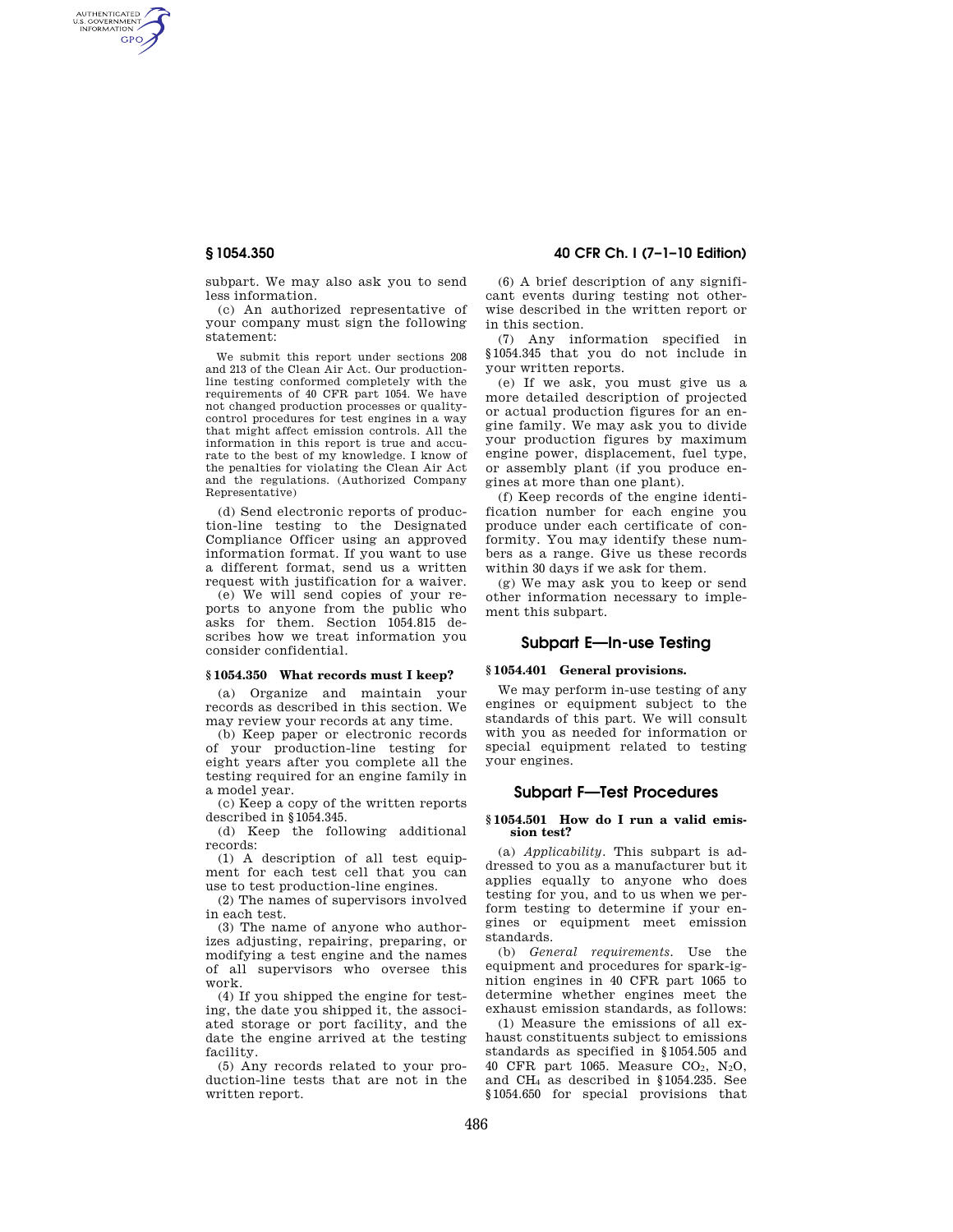## **Environmental Protection Agency § 1054.501**

apply for variable-speed engines (including engines shipped without governors).

(2) Use the fuels and lubricants specified in 40 CFR part 1065, subpart H, for all the testing we require in this part. Except as specified in paragraph (d) of this section, use gasoline meeting the specifications described in 40 CFR 1065.710 for general testing. For service accumulation, use the test fuel or any commercially available fuel that is representative of the fuel that in-use engines will use. You may alternatively use gasoline blended with ethanol as follows:

(i) For handheld engines, you may use the ethanol-blended fuel for certifying engines under this part without our advance approval. If you use the blended fuel for certifying a given engine family, you may also use it for production-line testing or any other testing you perform for that engine family under this part. If you use the blended fuel for certifying a given engine family, we may use the blended fuel or the specified gasoline test fuel with that engine family.

(ii) For nonhandheld engines, you may use the blended fuel for certifying engines under this part without our advance approval. If you use the blended fuel for certifying a given engine family, you must also use it for production-line testing or any other testing you perform for that engine family under this part. If the certification of all your Class I (or Class II) engine families in a given model year is based on test data collected using the blended fuel, we will also use the blended fuel for testing your Class I (or Class II) engines. If the certification of some but not all of your Class I (or Class II) engine families in a given model year is based on test data collected using the blended fuel, we may use the blended fuel or the specified gasoline test fuel for testing any of your Class I (or Class II) engines.

(iii) The blended fuel must consist of a mix of gasoline meeting the specifications described in 40 CFR 1065.710 for general testing and fuel-grade ethanol meeting the specifications described in 40 CFR 1060.501(c) such that the blended fuel has 10.0±1.0 percent ethanol by volume. You may also use

ethanol with a higher or lower purity if you show us that it will not affect your ability to demonstrate compliance with the applicable emission standards. You do not need to measure the ethanol concentration of such blended fuels and may instead calculate the blended composition by assuming that the ethanol is pure and mixes perfectly with the base fuel.

(iv) You may ask to use the provisions of this paragraph (b)(2) for a blended test fuel containing less than 10 percent ethanol if your engine is subject to emission standards from other organizations that specify testing with that fuel. If we approve testing with such a fuel, we may test your engines with that test fuel, with gasoline, or with a 10-percent ethanol blend.

(3) Ambient conditions for duty-cycle testing must be within ranges specified in 40 CFR 1065.520, subject to the provisions of  $$1054,115(c)$ .

(i) *Corrections.* Emissions may not be corrected for the effects of test temperature or pressure. You may correct emissions for humidity as specified in 40 CFR 1065.670.

(ii) *Intake air temperature.* Measure engine intake air temperature as described in 40 CFR 1065.125, and control it if necessary, consistent with good engineering judgment. For example, since the purpose of this requirement is to ensure that the measured air temperature is consistent with the intake air temperature that would occur during in-use operation at the same ambient temperature, do not cool the intake air and do not measure air temperature at a point where engine heat affects the temperature measurement.

(4) The provisions of 40 CFR 1065.405 describes how to prepare an engine for testing. However, you may consider emission levels stable without measurement after 12 hours of engine operation, except for the following special provisions that apply for engine families with a useful life of 300 hours or less:

(i) We will not approve a stabilization period longer than 12 hours even if you show that emissions are not yet stabilized.

(ii) Identify the number of hours you use to stabilize engines for low-hour